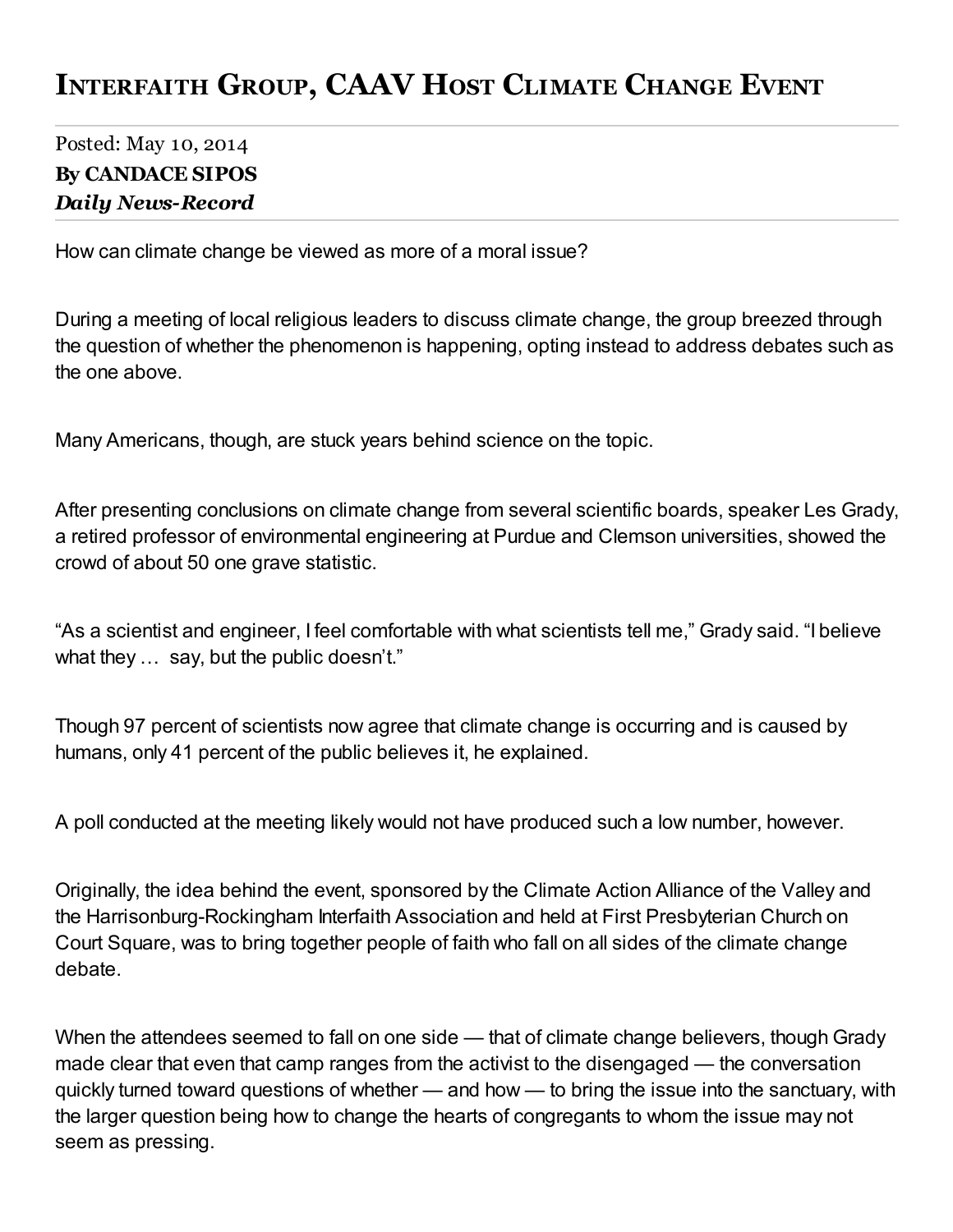"I pastor a congregation … that has a variety of viewpoints about [climate change]," said the Rev. David Miller, outgoing president of the interfaith group and pastor of Montezuma Church of the Brethren. He leads a group running the gamut from environmental activists to people "who have very little tolerance and feel it is a violation, basically, of the pulpit to talk about these kinds of political issues."

"I know that when I promote a speaker who's going to talk on this issue that I can count on a much smaller attendance that Sunday," he added.

The Rev. Shelby DePriest of Faith Lutheran Church in Fort Valley said that while she doesn't believe it's appropriate to preach about climate change from the pulpit, that doesn't mean she doesn't address the issue in some way to her congregants.

"What I do preach about … probably once or twice a month is a way to think about it," she explained. "A way to think about science and faith. As Lutherans, we believe we exist in a world of science, and we believe we exist in a world of faith at the same time."

Gary Race, director of James Madison University's Gandhi Center and moderator of the event, was the first to offer this point: "It seems to me that if this conversation is going to happen in churches that one of the things that we need to work at is to make it a moral issue and not a political issue. … As long as it's political, it's going to be divisive."

He returned to a statistic that Grady presented earlier — that is, wealthier countries, such as the United States, are responsible for 62 percent of the excess carbon dioxide in the atmosphere today, yet these nations only account for 16 percent of the planet's population. Developing countries that comprise 76 percent of the world's population are only responsible for an estimated 24 percent of the extra greenhouse gas said to be causing climate change.

"It's an issue of loving your neighbor, that's how you make it spiritual," DePriest offered. "You love your neighbor when you care for the Earth."

Ian Sawyer, who's affiliated with New Community Project and said he comes from a Buddhist tradition, suggested that people can do a simple activity every day to help fight climate change. For example, Mohandas K. Gandhi used a spinning wheel daily to make cloth as "an act of faith," Sawyer said.

Something such as bicycling, a large part of NCP's daily operations, helps to fight the sense of